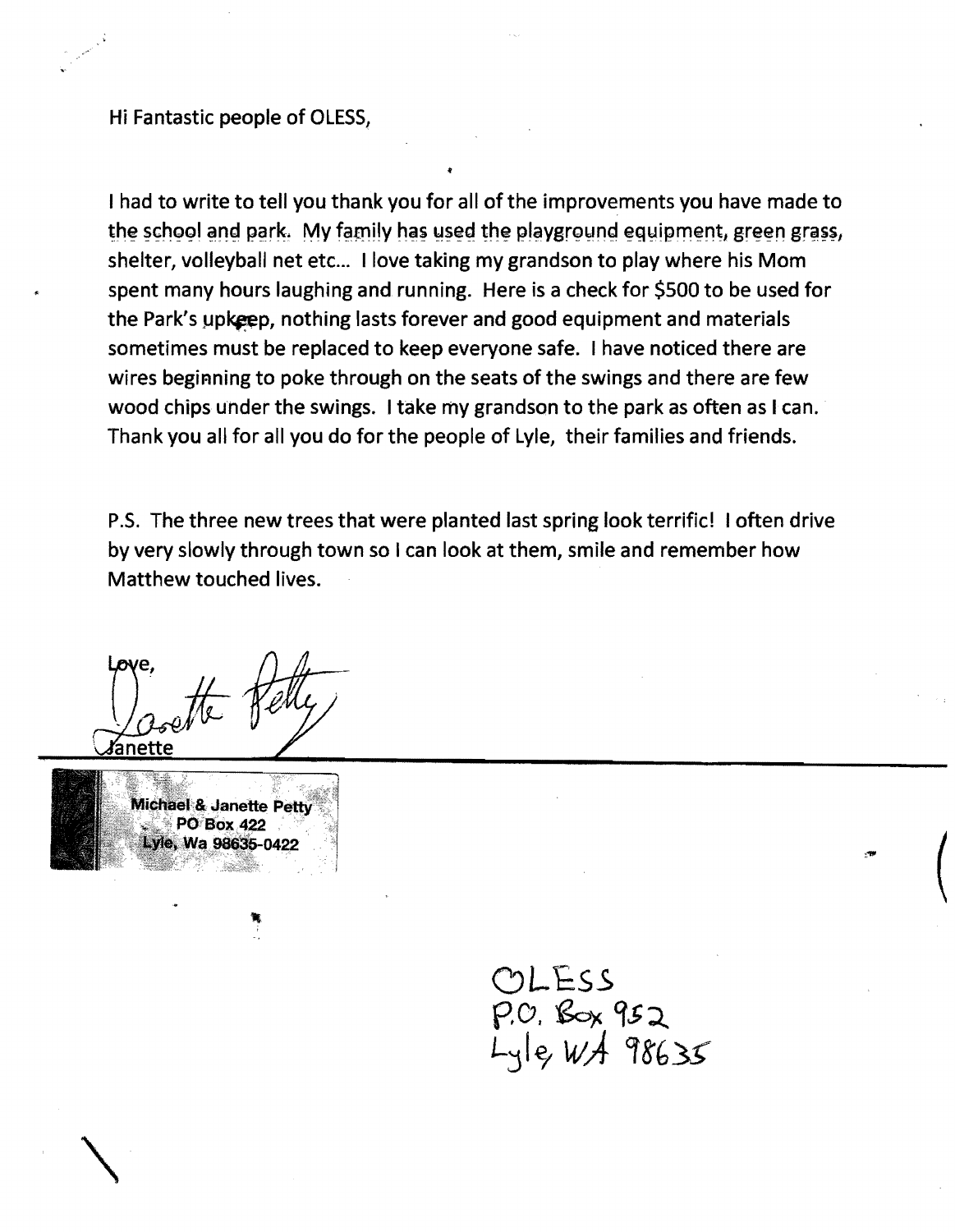## **Super Supportive Littlejobs** to help **the Lyle Park** and Activity **Center**

INSIDE

1. Replace ballasts and lights in hallway

2. Put molding around new windows in entry area

3. Put new windows in *Ooorsl* glaze and put new molding on

4. Build a new counter/sink at adult height in Riverview Room

5. Put new windows in Principals office... figure out how to glaze them

6. Reassemble and put back in place Door on South Entryway

7. Repair ceiling in Principals office and paint room...so we can rent it!

## *Outside*

1. Put second coat of paint on South Wall

2. Put up basketball backboard/hoop over boiler room

3. New coat of stain on Pavillion

4. Finish repairing sprinklers

## Activities!

1. Organize work party to dig up weeds/bark dust in playground and replace with rubber beads

2. Arrange movies and Music in Park

3.. Run a teen night/mini golfon Friday nights during winter

4. Staffa FREE Day care Co op

If you are interested inidoing any of these...or other things you think might be fun/helpful, visit our facebook page "Love Lyle Park" and follow the link to contact our building and activity coordinator.